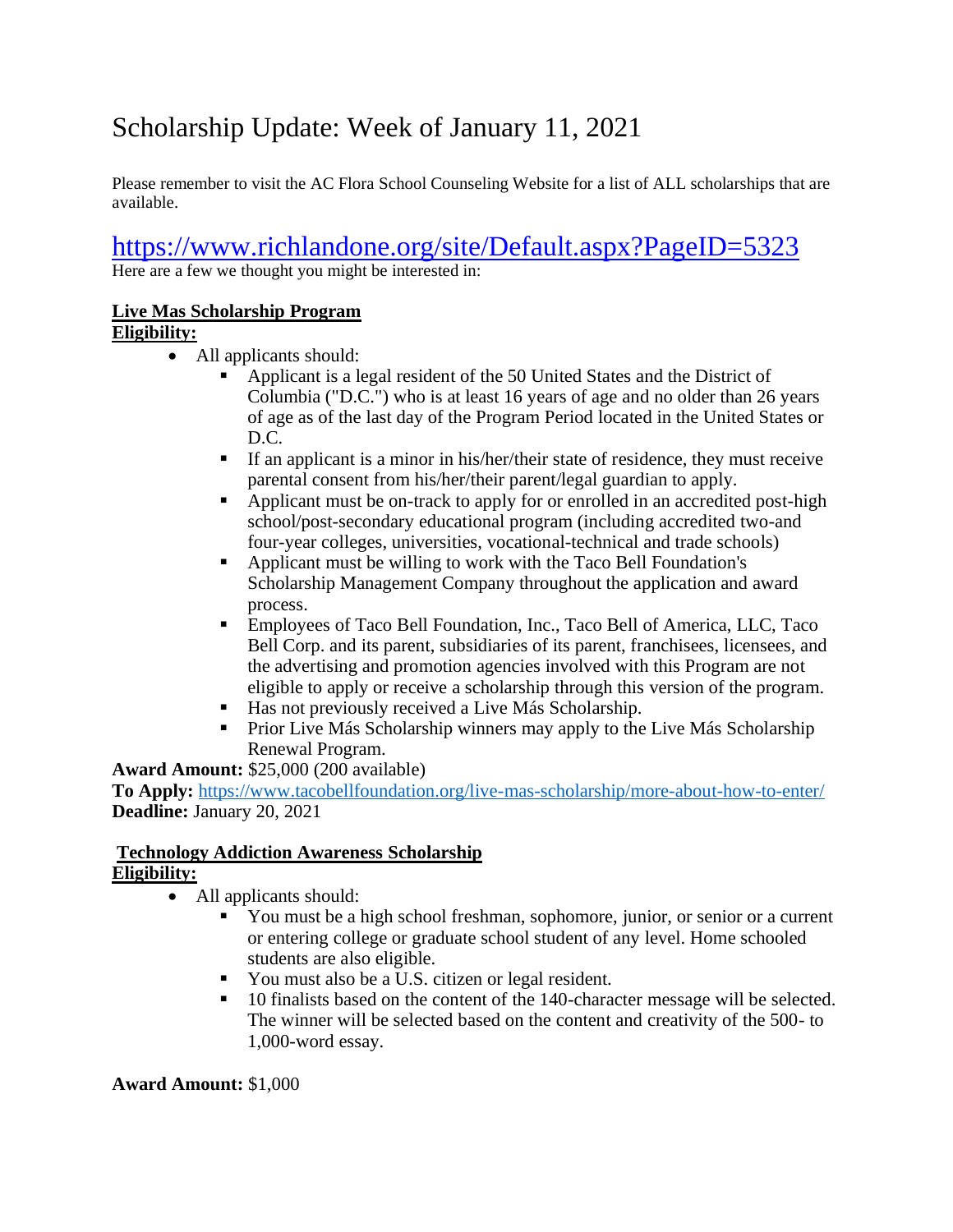**To Apply:** <http://www.digitalresponsibility.org/technology-addiction-awareness-scholarship> **Deadline:** January 30, 2021

# **Daughters of the American Revolution Scholarships**

- Student Eligibility:
	- Applicants must be citizens of the United States.
	- Applicants must attend or plan to attend an accredited college or university in the United States.
	- All multi-year scholarships, typically renewable up to four years, must be for consecutive years of attendance.
	- Awards are based on academic excellence, commitment to the field of study, and/or financial need, or other restrictions on specific scholarships.
	- Awards are placed on deposit with the recipient's college or university and any unused portion shall be returned to the DAR.
	- Applicants are only eligible to receive one scholarship from the DAR.

**Award**: varies **Apply:** <https://www.dar.org/national-society/scholarships> **Deadline**: January 31, 2021

# **James F. Byrnes Scholarship Program**

### **Eligibility:**

o All applicants should:

- have one or both parents deceased
- be a South Carolina resident and United States citizen
- plan to pursue a bachelor's degree at an accredited 4-year college/university
- have a satisfactory academic record
- have received their SAT/ACT score
- demonstrate excellence in character, ability, and enterprise to indicate that the student will make worthwhile contributions to society
- have need for financial assistance in order to attend college

**Award Amount:** \$4,500 per year **To Apply:** <https://byrnesscholars.org/> **Deadline:** February 1, 2021

**Omicron Phi Scholarship Eligibility:**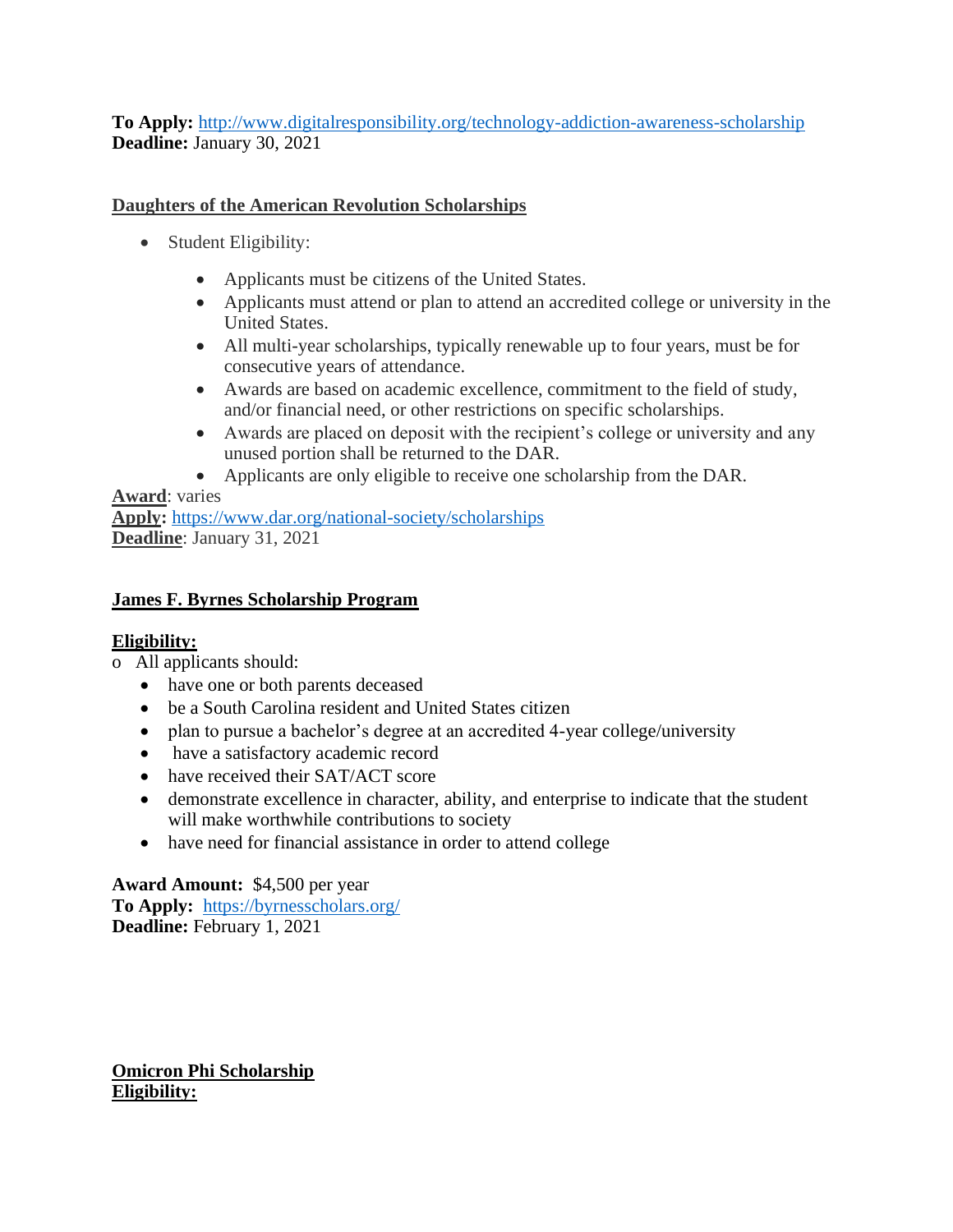- All applicants should:
	- All male-college-bound students graduating in 2021
	- Submit a short essay (see application)

**Award:** (12) \$1000 scholarships

**To Apply:** Application found in "Files" on Senior TEAMS page and in the Counseling Office **Deadline:** February 1, 2021

#### **Society of Manufacturing Engineers Scholarship Eligibility:**

- All applicants should:
	- High School students looking for scholarships for college can apply for over 30 scholarships from the SME Education Foundation.
	- Must be a permanent resident or citizen of the United States or Canada.
	- Must have a minimum GPA of 2.0 on a 4.0 scale.
	- Must be on a path toward an associate's or bachelor's degree in manufacturing engineering, technology, or closely related field at an accredited college or university in the United States or Canada.

### **Award Amount:** \$10,000 (100 Awards)

**To Apply:** [https://www.smeef.org/sme-education-foundation-scholarships/scholarship](https://www.smeef.org/sme-education-foundation-scholarships/scholarship-opportunities/graduating-hs-seniors/)[opportunities/graduating-hs-seniors/](https://www.smeef.org/sme-education-foundation-scholarships/scholarship-opportunities/graduating-hs-seniors/) **Deadline:** February 1, 2021

#### **South Carolina Association of Counties 2021 Board of Directors Scholarship Eligibility:**

o All applicants should:

- Resident of Dorchester, Richland, Saluda, or Spartanburg counties (one scholarship recipient from each county)
- Must be planning to attend a South Carolina college/university or two-year technical college in the fall of 2021
- Selection will be awarded based on application completeness, including: essay, grades, school activities, and community activities

### **Award Amount:** \$2,500

**To Apply:** <https://form.jotform.com/50755360298158>or in the counseling office **Deadline:** February 1, 2021

#### **South Carolina Federal Credit Union Scholarship Eligibility:**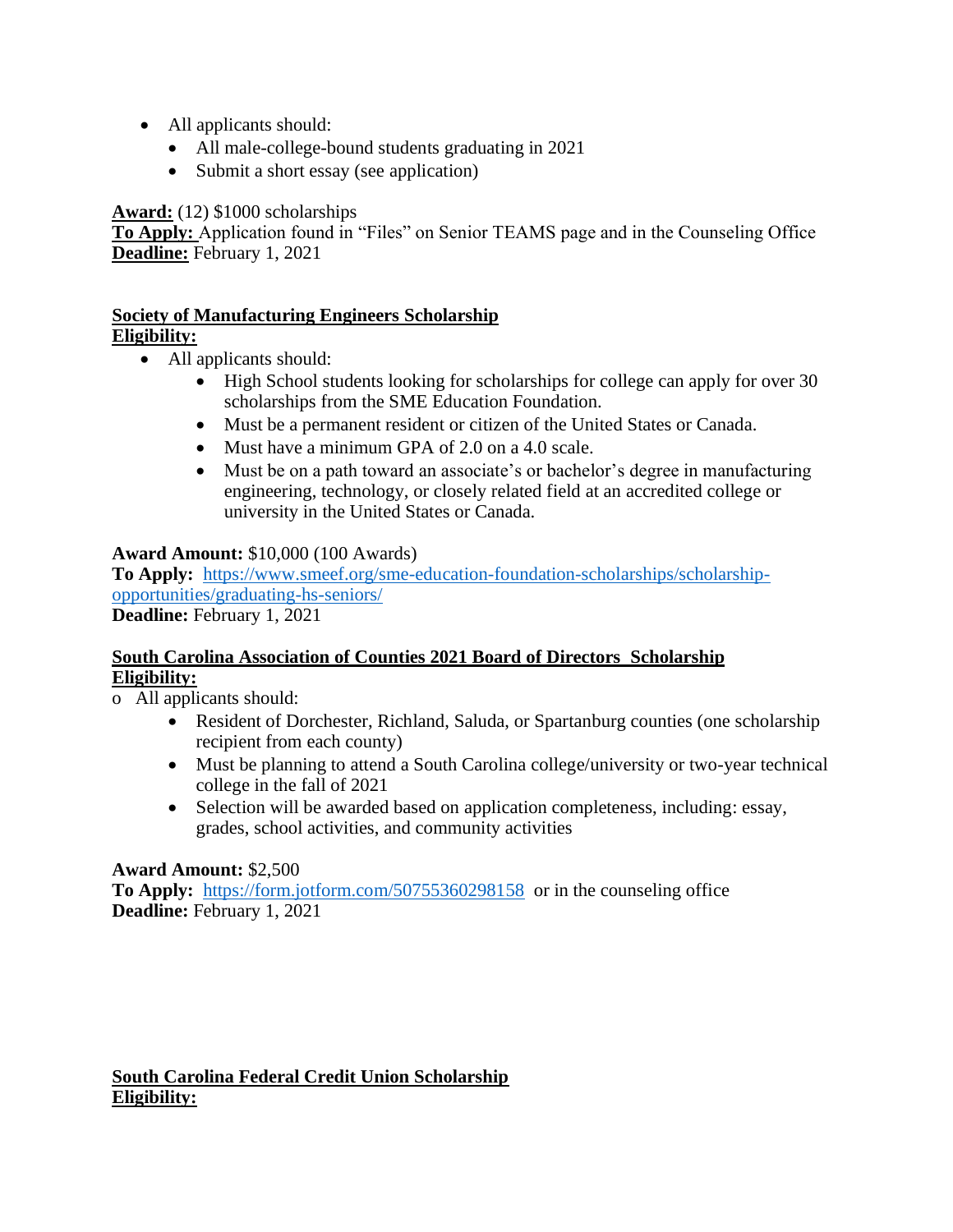- All applicants should:
	- o High school and undergraduate students must be legal U.S. residents
	- o GPA of 3.0 or higher and in good standing with current school
	- o Students planning to attend a specialized/technical college/university on a parttime or full-time basis, or a traditional college/university on a full-time basis.
	- o Students planning to enroll in a traditional or specialized/technical college or university within the state of South Carolina for the fall 2021 semester.

**Award Amount:** Varies; up to \$10,000

**To Apply:** <https://app.mykaleidoscope.com/scholarship/southcarolinafcuscholarship> and found in "Files" on the Senior TEAMS page

**Deadline:** February 3, 2021

#### **Silver Pen Writing Competition**

- Student Eligibility:
	- All high school seniors who live or attend school within 25 miles of the community they are applying to
	- Community employees and children of employees
	- Residents limited families grand (great grand) children, nieces and nephews (grand nieces and nephews)

**Award**: varies

**Apply:** <http://silverpen-slc.com/> and application found in "Files" in Senior TEAMS page **Deadline**: February 12, 2021

# **SMAC Cancer Fighter's Scholarship**

- **Eligibility**
	- Must be a graduating senior from a public or private high school planning to attend a post-high school institution (two or four year college, vocational or technical school) within the United States in the fall of 2021.
	- Student must a video to SMAC explaining (1) how you've been a cancer fighter, and (2) what you've learned from the fight. Be creative and have fun making your video! You must include "Peace out, cancer" at the end of your video in order to be eligible.

**Award:** (10) \$1000 **Apply:** <https://www.supportsmac.org/scholarships> **Deadline:** February 15, 2021

# **Harry Hampton Scholarship**

• Student Eligibility: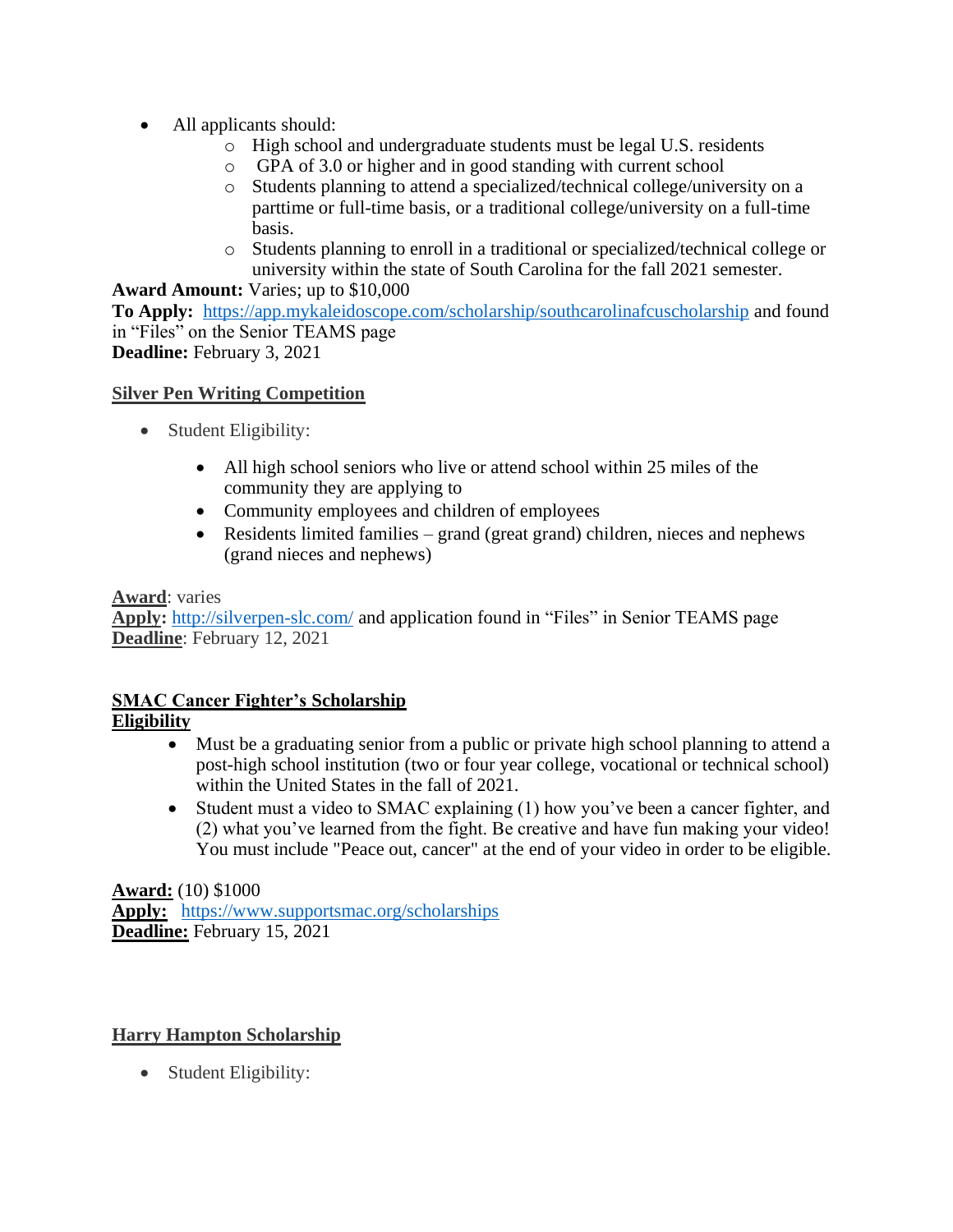- High School senior planning on majoring in the natural resources disciplines of wildlife biology, fisheries biology, forestry, marine or environmental science
	- All other criteria on website.

**Award**: 4 years; \$5,000 per year **Apply:** [www.hamptonwildlifefund.org/scholarship.html](http://www.hamptonwildlifefund.org/scholarship.html) **Deadline**: February 26, 2021

### **Wallace F. Pate Scholarship**

- Student Eligibility:
	- High School senior planning on majoring in the natural resources disciplines of wildlife biology, fisheries biology, forestry, marine or environmental science
	- All other criteria on website.

**Award:** 1 year; \$2,500 **Apply:** [www.hamptonwildlifefund.org/scholarship.html](http://www.hamptonwildlifefund.org/scholarship.html) **Deadline:** February 26, 2021

#### **Davis M. Cline Scholarship**

- Student Eligibility:
	- High School seniors who wish to further their education in the fields of law enforcement, criminal justice, and or forensic science
	- All other criteria on website.

**Award**: 1 year; \$2,000 **Apply:** [www.hamptonwildlifefund.org/scholarship.html](http://www.hamptonwildlifefund.org/scholarship.html) **Deadline:** February 26, 2021

#### **James O. Thomason Scholarship**

- Student Eligibility:
	- High School seniors who wish to further their education in the fields of print or photo journalism, advertising, public relations, or mass communications. This scholarship requires the student to submit a topical essay (see criteria and application).
	- All other criteria on website.

**Award:** 4 years; \$2,000 per year **Apply:** [www.hamptonwildlifefund.org/scholarship.html](http://www.hamptonwildlifefund.org/scholarship.html) **Deadline:** February 26, 2021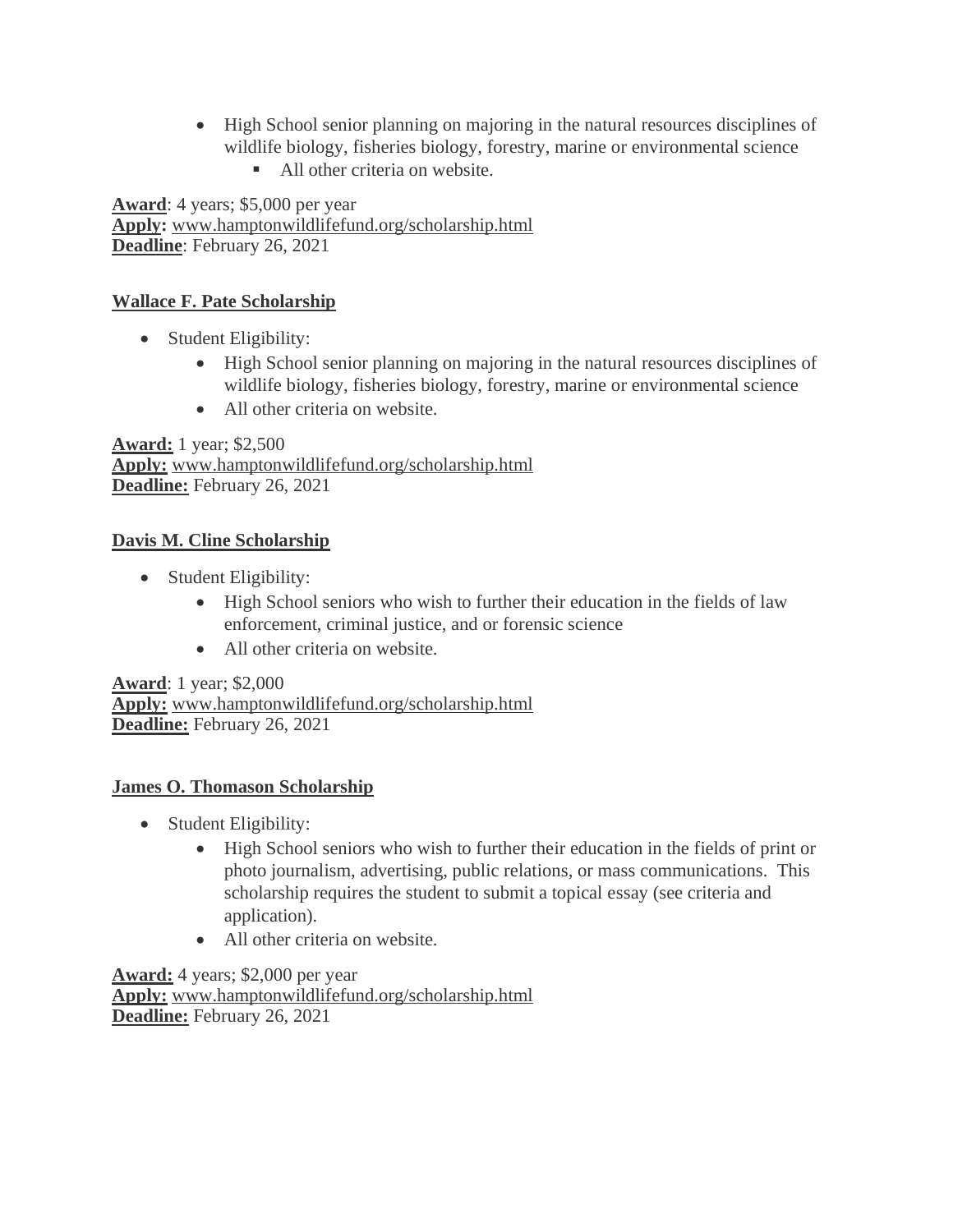# **Carolina Children's Home of Columbia Scholarship**

# **Eligibility:**

- All applicants should:
	- o Must have permanent residence in counties of the Midlands.
	- o Students must be studying in the fields of Nursing, Social Work, Psychology, Counseling, or Medicine.
	- o Scholarships are for the academic year beginning in the fall of 2021.
	- o Applicants must have prior acceptance into the programs/schools at time of application.

**Award Amount:** \$5, 00 per academic year **To Apply:**[www.carolinachildrenshome.com](http://www.carolinachildrenshome.com/) **Deadline:** February 28, 2021

# **Hattie Mae Sims Memorial Scholarship**

# **Eligibility:**

- o All applicants should:
	- Minimum GPA: 3.0
	- South Carolina High School Senior
	- Ethnicity: African-American
	- Student is not related to a member of directors

### **Award Amount:** \$1,000

**To Apply:** <https://www.unlockingthegoldendoor.org/scholarship> **Deadline:** February 28, 2021

### **Georgia Mae Bookert Memorial Scholarship**

### **Eligibility:**

- o All applicants should:
	- Minimum GPA: 2.5
	- South Carolina High School Senior
	- Ethnicity: African-American or Latino
	- Plan to attend an HBCU or university in South Carolina
	- Student is not related to a member of directors

#### **Award Amount:** \$1,000

**To Apply:** <https://www.unlockingthegoldendoor.org/scholarship> **Deadline:** February 28, 2021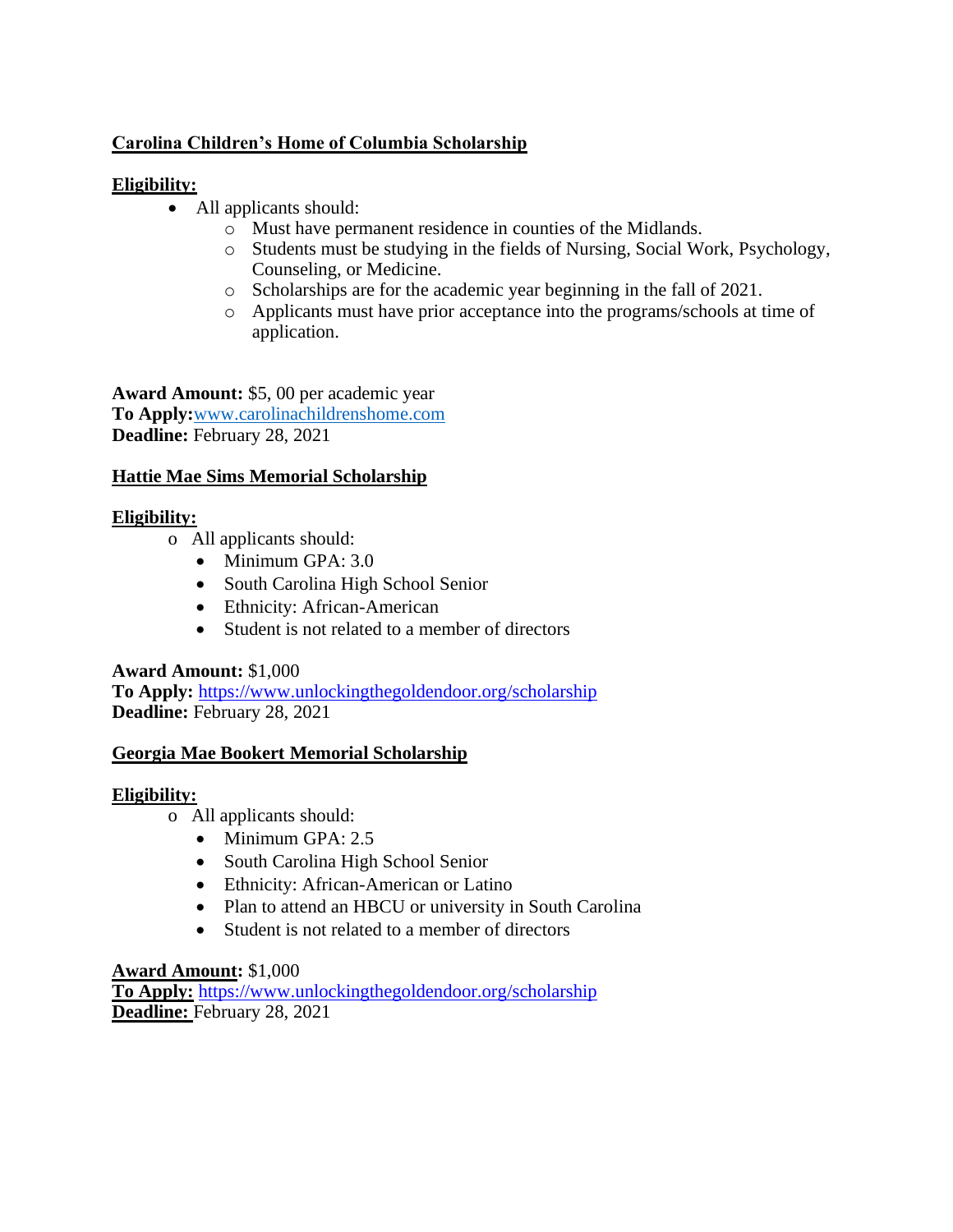# **AABE Scholarships**

- Student Eligibility:
	- Unweighted academic average of B or better (3.0 on a 4.0 scale)
	- Graduating high school senior who intends to enroll next semester in an accredited college or university
	- Pursuing a major in business, one of the physical sciences, technology, engineering or mathematics field
	- Underrepresented minority (African Americans, Hispanic or Native Americans)
	- **Transcripts must show unweighted academic average**
	- **Due to COVID-19 we have waived the SAT/ACT requirement for this cycle. The essay will be scored in place of the test.**

**Award**: varies **Apply:** <https://scholarship.aabe.org/> **Deadline**: March 7, 2021

#### **OppU Achievers Scholarship Eligibility:**

- All applicants should:
	- o Be a high school seniors
	- o Have a cumulative GPA of at least 3.0/ 4.0
	- o Be a U.S. citizen or resident

# **Award Amount:** \$2,500

**To Apply:** <https://www.opploans.com/oppu/scholarship/>

**Deadline:** March 31, and June 30

# **Mental Health Movement Scholarship**

### **Eligibility:**

o All applicants should:

• Share a 300-word essay describing your personal/loved one's journey and how you want to use these experiences to positively impact the lives of others battling mental illness.

**Award Amount:** (3) \$3,300

**To Apply:** <https://bold.org/scholarships/mental-health-movement-scholarship/> **Deadline:** April 4, 2021

#### **Rise Above Scholarship Eligibility**

• To be eligible for the scholarship the student must: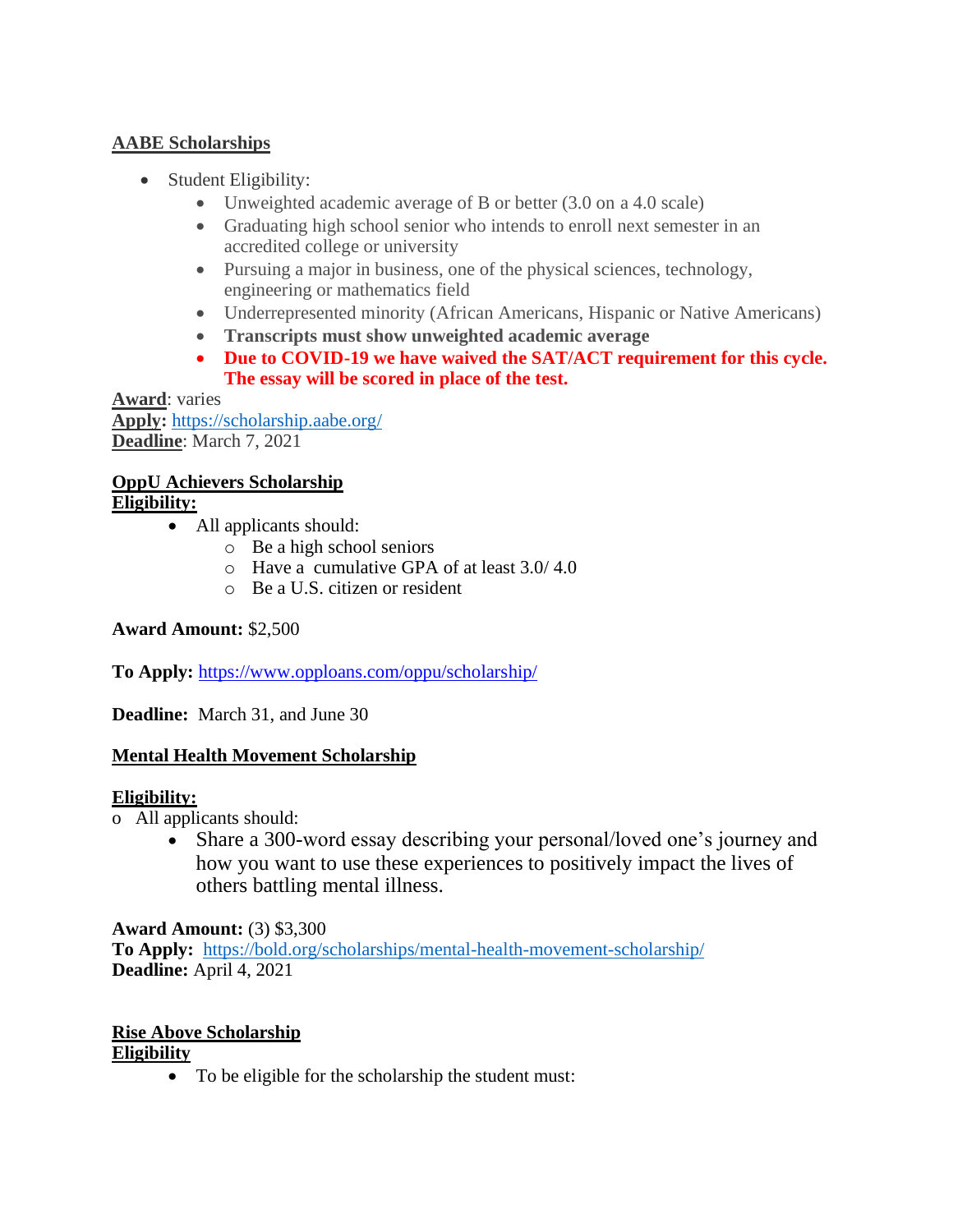- o Students who have been accepted or currently attend a 2 or 4-year college or university in North and South Carolina.
- o GPA of at least 3.0.
- o Employees of Harris & Graves, P.A. and their relatives are not eligible to participate.

**Award:** \$1,000 **Apply:** https://harrisgraves.com/harris-graves-college-scholarship/ **Deadline:** April 30. 2021

# **Congressional Black Caucus Foundation Scholarships (Performing Arts, Visual Arts, Education, Louis Stokes Awards)**

**Eligibility**

- To be eligible for the scholarship the student must:
	- o Review eligibility for each scholarship offering at the website below
	- o There are scholarships offered in multiple areas of study

**Award:** varies depending on scholarship **Apply:** https://www.cbcfinc.org/scholarships/ **Deadline:** April 30. 2021

#### **Chester Entrepreneur Scholarship Eligibility**

- To be eligible for the scholarship the student must:
	- o Any current college student or incoming freshman enrolled in an undergraduate or graduate degree program.
	- o The student must be enrolled at an accredited college, university or trade school. No major or trade requirements.
	- o All students are welcome.
	- o You must submit a 500-1,000 word essay on the below topic to [scholarship@chestertravels.com](mailto:scholarship@chestertravels.com) by midnight of the scholarship deadline.

**Award:** \$2,500 **Apply:** https://chestertravels.com/scholarship/ **Deadline:** April 30. 2021

#### **Lawyers Against Distracted Driving Scholarship Eligibility**

- To be eligible for the scholarship the student must:
	- o Must be attending or planning to attend a university or college in the United States during the Fall 2021 semester
	- o Must be a United States resident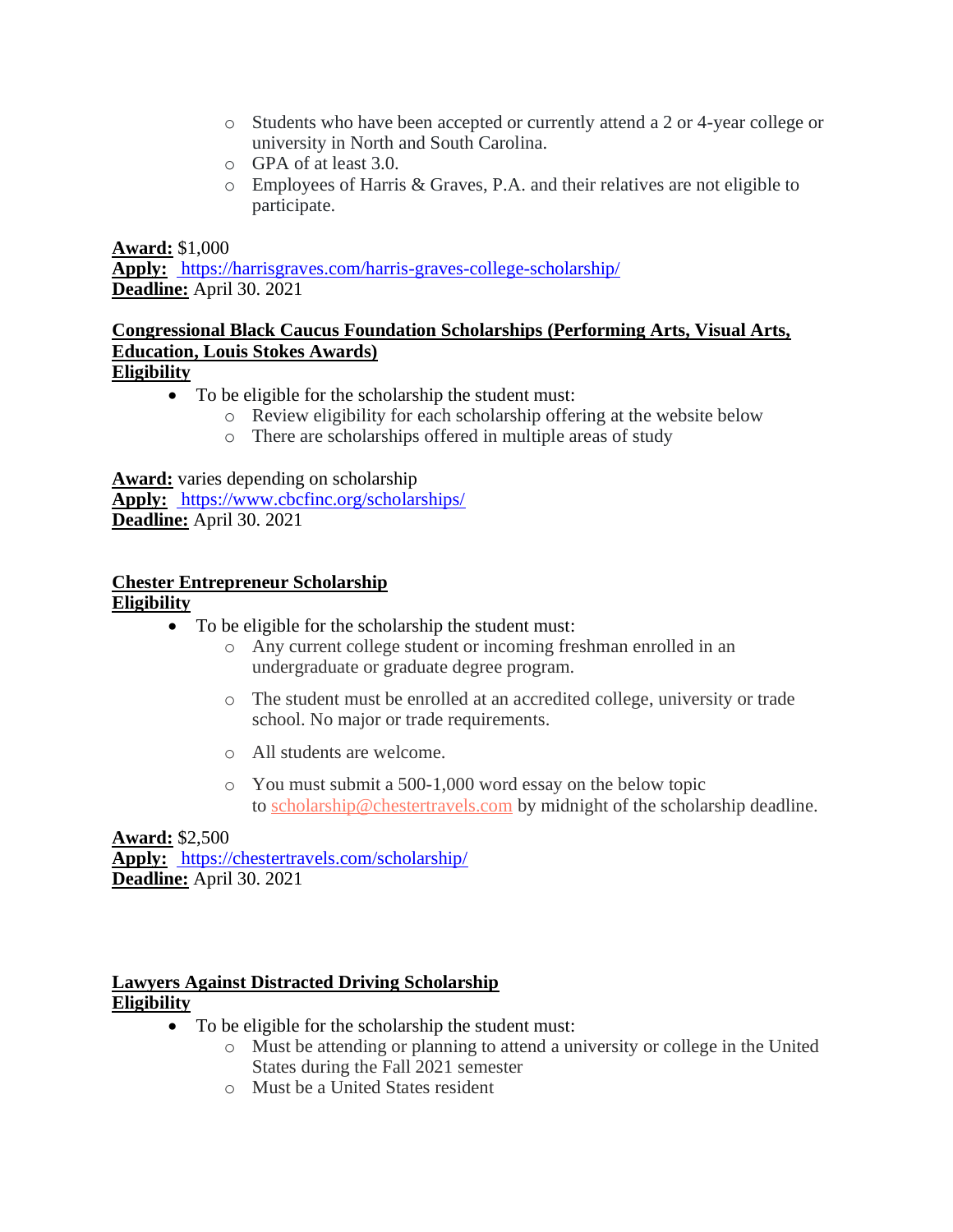o Must be able to provide a school transcript or acceptance letter proving your enrollment

**Award:** \$1,000 **Apply:** https://www.bergerlawsc.com/reports/scholarship.cfm **Deadline:** April 30. 2021

# **2021 HonorsGradU Scholarship: Design a Better Future Eligibility**

- To be eligible for the scholarship the student must:
	- o Be graduating high school seniors planning on attending an [accredited college](http://ope.ed.gov/accreditation/Search.aspx)  [or university](http://ope.ed.gov/accreditation/Search.aspx) or trade school in the United States of America.
	- o Have met all of the requirements described on this website [\(https://honorsgradu.com/\)](https://honorsgradu.com/).
	- o Employees of Honors Graduation and their families are not eligible to participate.
	- o Submissions must be received before the deadlines in order to qualify for the scholarship program. Mailed applications must be postmarked by that deadline.
	- o There are no citizenship requirements.

**Award:** Five (5) \$10,000 scholarships **Apply:** https://www.honorsgradu.com/scholarship/ **Deadline:** May 28. 2021

# **PB & J Scholarship**

**Eligibility**

- Open to high school senior attending an accredited 2 or 4 year college in the US
- Will need to submit an application, a transcript, and 1 letter of recommendation (preferably 2)

**Award:** \$500 - \$1000

**Apply:** https://scholarsapp.com/scholarship/pbj-scholarship **Deadline:** May 31. 2021

### **Addiction Awareness Scholarship Eligibility**

- Students entering college or already enrolled in a higher education institution
- Essay must be completed

**Award:** \$1500

**Apply:** <https://seasonsmalibu.com/general-education-and-mental-health-education-scholarship/> **Deadline:** May 31. 2021